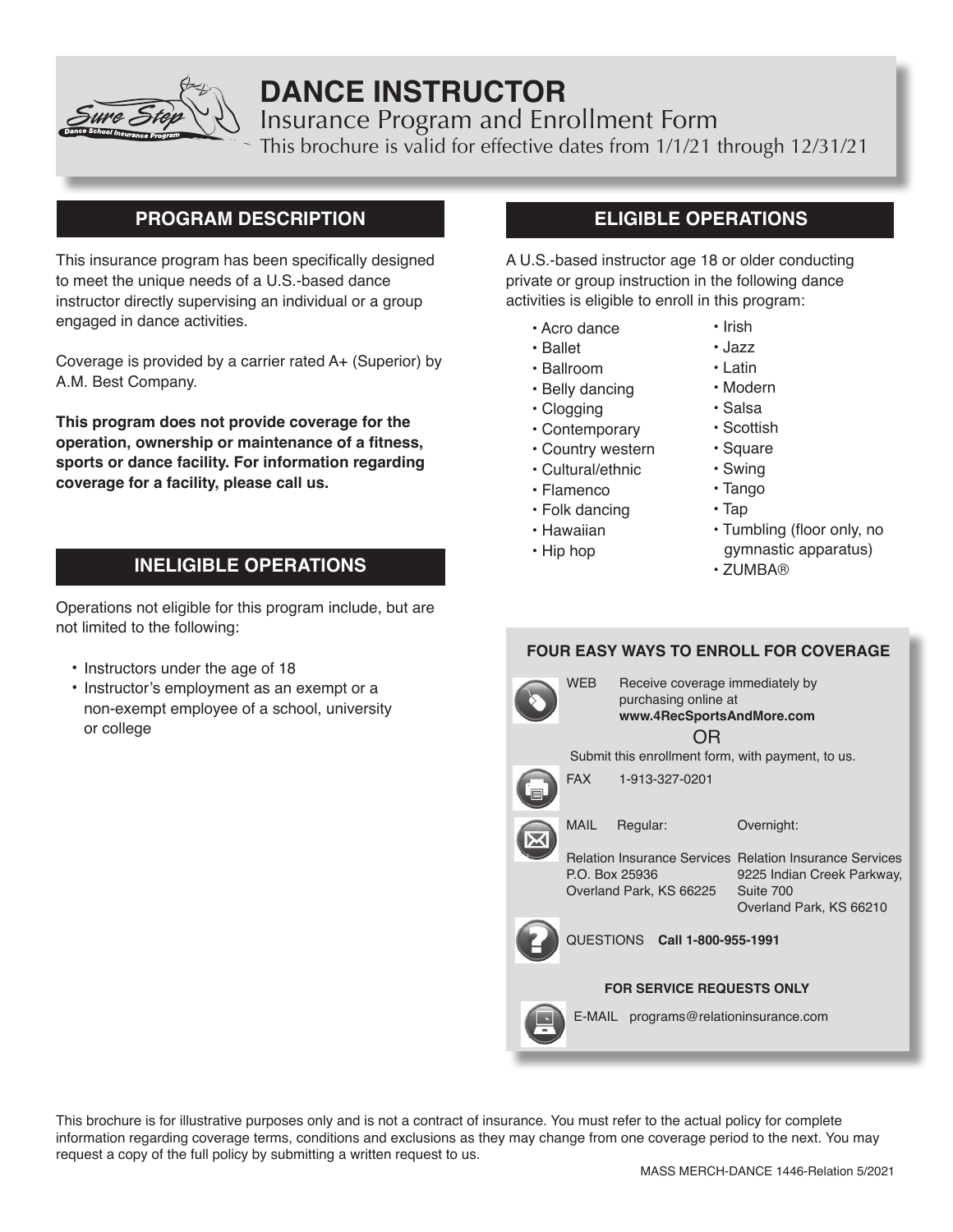# **EXCLUSIONS**

The following represent only some of the exclusions contained in this policy.

- Abuse, molestation, harassment or sexual conduct
- Amusement devices (e.g.: rides, slides, inflatables, bungees, climbing walls, dunk tanks)
- Communicable disease
- Cycling (other than stationary)
- Cryogenic chambers/therapy
- Employment-related practices
- Instruction/activity being held on or in open water (e.g.: lakes, ponds, ocean)
- Medical, therapy or health care services
- Operation, ownership or management of a fitness, dance or sports facility
- Physicals/stress testing
- Physical therapy, massage or salon services
- Sale or distribution of herbal medicinal and/or nutritional products
- Those operations listed as ineligible
- Violation of statutes that govern e-mails, faxes, phone calls or other methods of sending materials or information

| <b>COVERAGES AND LIMITS</b>                                                           |                 |                 |                            |                 |                 |
|---------------------------------------------------------------------------------------|-----------------|-----------------|----------------------------|-----------------|-----------------|
| <b>Coverages</b>                                                                      | <b>Option 1</b> | <b>Option 2</b> | <b>Option 3</b>            | <b>Option 4</b> | <b>Option 5</b> |
| <b>Commercial General Liability (CGL)</b>                                             | <b>Limits</b>   | Limits          | <b>Limits</b>              | Limits          | Limits          |
| Each Occurrence                                                                       | \$1,000,000     | \$2,000,000     | \$3,000,000                | \$4,000,000     | \$5,000,000     |
| General Aggregate                                                                     |                 |                 |                            |                 |                 |
| (Other than Products-completed Operations)                                            | \$5,000,000     | \$5,000,000     | \$5,000,000                | \$5,000,000     | \$5,000,000     |
| Products-completed Operations Aggregate                                               | \$1,000,000     | \$2,000,000     | \$3,000,000                | \$4,000,000     | \$5,000,000     |
| Personal and Advertising Injury                                                       | \$1,000,000     | \$2,000,000     | \$3,000,000                | \$4,000,000     | \$5,000,000     |
| Legal Liability to Participants                                                       | \$1,000,000     | \$2,000,000     | \$3,000,000                | \$4,000,000     | \$5,000,000     |
| <b>Professional Liability</b>                                                         | \$1,000,000     | \$2,000,000     | \$3,000,000<br>\$4,000,000 |                 | \$5,000,000     |
| Damage to Premises Rented to You                                                      |                 |                 |                            |                 |                 |
| (Fire Legal Liability)                                                                | 1,000,000<br>\$ | \$1,000,000     | \$1,000,000                | \$1,000,000     | 1,000,000<br>\$ |
| Medical Expense (other than participants)                                             | \$<br>5,000     | \$<br>5,000     | \$<br>5,000                | \$<br>5,000     | \$<br>5,000     |
| Abuse, Molestation, Harassment or Sexual<br><b>Conduct Defense Cost Reimbursement</b> | \$<br>100,000   | \$<br>100,000   | \$<br>100,000              | \$<br>100,000   | \$<br>100,000   |
| Costs:*                                                                               |                 |                 |                            |                 |                 |
| Certified Instructor - 1 year                                                         | \$<br>194.00    | \$<br>284.00    | \$<br>534.00               | \$<br>784.00    | \$<br>1,034.00  |
| Certified Instructor - 2 years                                                        | \$<br>338.00    | \$<br>499.50    | Not Available              | Not Available   | Not Available   |
| Non-Certified Instructor - 1 year                                                     | \$<br>245.00    | \$<br>360.00    | \$<br>610.00               | \$<br>860.00    | \$1,110.00      |
| Non-Certified Instructor - 2 years                                                    | \$<br>429.00    | \$<br>636.00    | Not Available              | Not Available   | Not Available   |

\*Costs include premium and a \$15 risk purchasing group administration fee

Coverage provided under this program includes:

**Commercial General Liability with Broadening Endorsement** – coverage which protects the insured against liability claims for bodily injury and property damage arising out of premises, operations, products and completed operations and personal and advertising injury.

**Legal Liability to Participants** – coverage which offers protection against bodily injury liability claims brought by persons participating in dance activities under the direction of the insured.

**Professional Liability** – provides protection against wrongful acts (breach of duty, neglect, error, omission, misstatement or a misleading statement in the discharge of dance activities) that occur under the operations of the insured.

**Abuse, Molestation, Harassment, or Sexual Conduct Defense Cost Reimbursement** – Although claims arising out of abuse, molestation, harassment or sexual conduct are excluded under this policy, this coverage (subject to the specific terms of this endorsement) reimburses you for up to \$100,000 for defense costs resulting from abuse or molestation claims.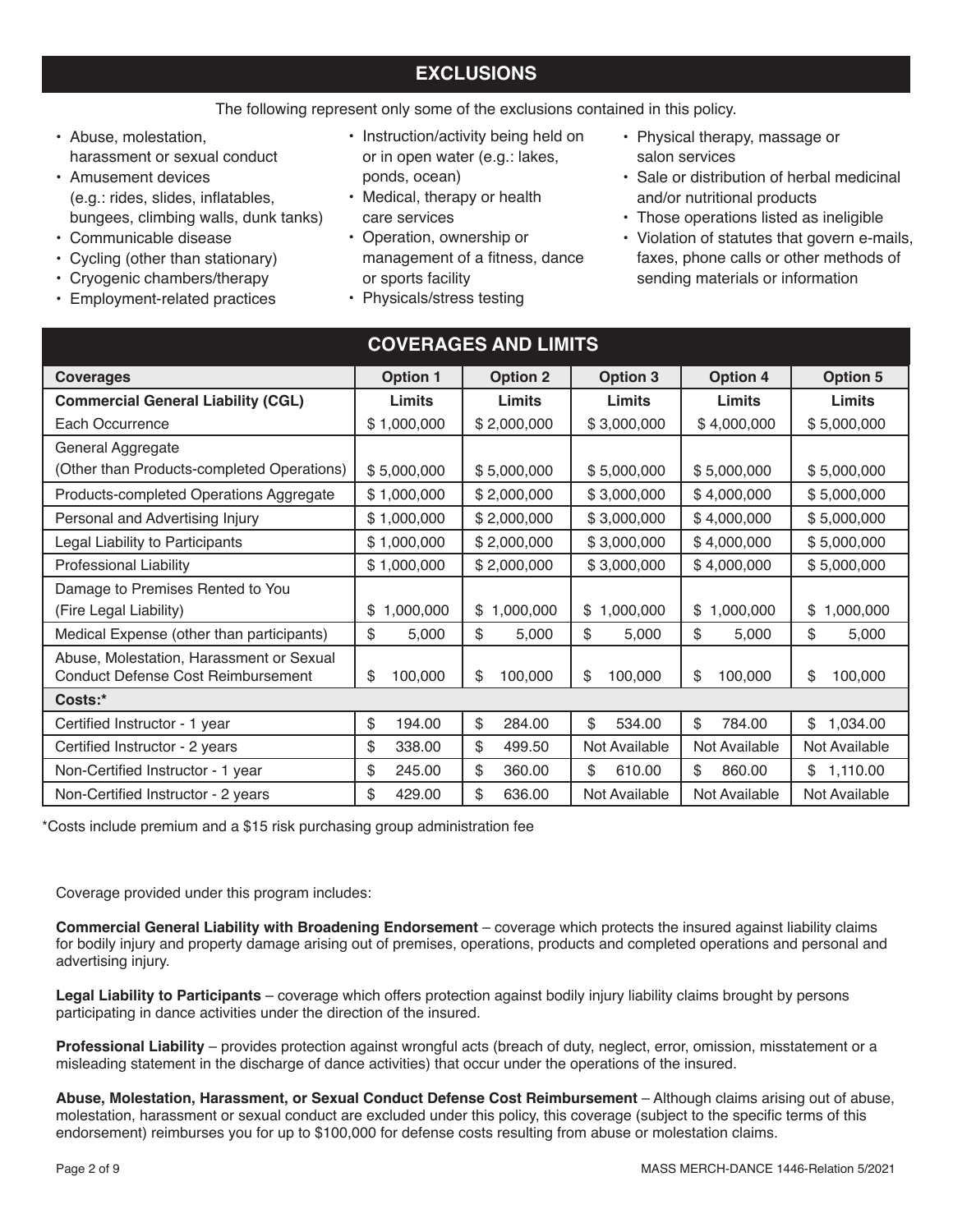- **1. Can I apply for coverage over the phone?** Unfortunately, we are not able to accept your enrollment information over the phone at this time. You can apply for coverage online or by completing an enrollment form and submitting it to us via fax or mail.
- **2. What is a general aggregate?** This is the maximum amount to be paid out in any policy period for all losses.
- **3. What types of fitness certifications are acceptable to obtain the premium discount?** An acceptable certification or accreditation program is one that establishes standards and guidelines for the delivery of quality and professional fitness services as well as the development of ethic statements for fitness professionals. An individual will take a series of classes with testing at the end to become a certified professional in a fitness program. Normally to maintain certification yearly continuing education classes are required. A few examples of acceptable certifications are: AFAA, ACE, NAFTA, NASM, NESTA, ISSA, Cooper Institute, Yoga Alliance and Stott Pilates (SPX).
- **4. What are certificate requests? How do I complete this section on the enrollment form?**

A certificate is a document prepared by us providing you evidence of insurance. You will automatically receive a certificate providing proof of coverage once coverage is bound. You only need to complete the certificate request section if you have been asked to provide another certificate, to an entity such as the facility where you work.

**5. I have been asked by the facility that I instruct at to add them as an "additional insured" to my policy. What does this mean and how do I do that?**

An additional insured is an entity which has an insurable interest for claims arising out of your negligence as the named insured. Such possible entities are a landlord or sponsor. By providing an entity additional insured status they now are entitled to defense and indemnity (if policy limits have not been exhausted) under your policy with no responsibility for premium payments.

You can add an entity as an additional insured under the certificate request section of the enrollment form. Please remember to provide their complete name, address and relationship to you. All requests must be in writing.

# **6. Will I receive a policy after I submit the enrollment form?**

No. You will receive a certificate of insurance as proof of coverage. Coverage is offered exclusively through Sports, Leisure and Entertainment Risk Purchasing Group (RPG). The RPG receives a master policy from the insurance company. Submission of this enrollment form confirms your desire to receive coverage through the RPG. Each member receives their own certificate of insurance as their evidence of coverage. The limits of insurance apply individually to each member–there are no shared limits of liability with any other members. A copy of the RPG master policy can be requested in writing to: Relation Insurance Services, P.O. Box 25936, Overland Park, KS 66225 or programs@relationinsurance.com.

# **7. Do I have coverage for virtual training?**

Coverage does extend to virtual training provided by you (the named insured) to your clients/ members. The policy is intended to extend bodily injury coverage for training available to your clients/ members only (through a private platform such as a password protected website or a closed Facebook group) - Coverage does not extend to any training material that is accessible to the general public.

Reasonable precautions should be taken when assessing potential new clients/members online, including but not limited to: health assessments, waivers/release forms, and interviews prior to instruction or training. We encourage you to consult with an attorney to consider special waiver/release agreements that will apply specifically to virtual training.

Virtual training/instruction does not extend to any training/instruction that includes gymnastic apparatuses, tumbling, or stunting (including pyramids), or in-water activities. We do not provide coverage for cyber liability, so if you are taking payment or collecting personal information online and it is compromised, there would be no coverage under the general liability policy.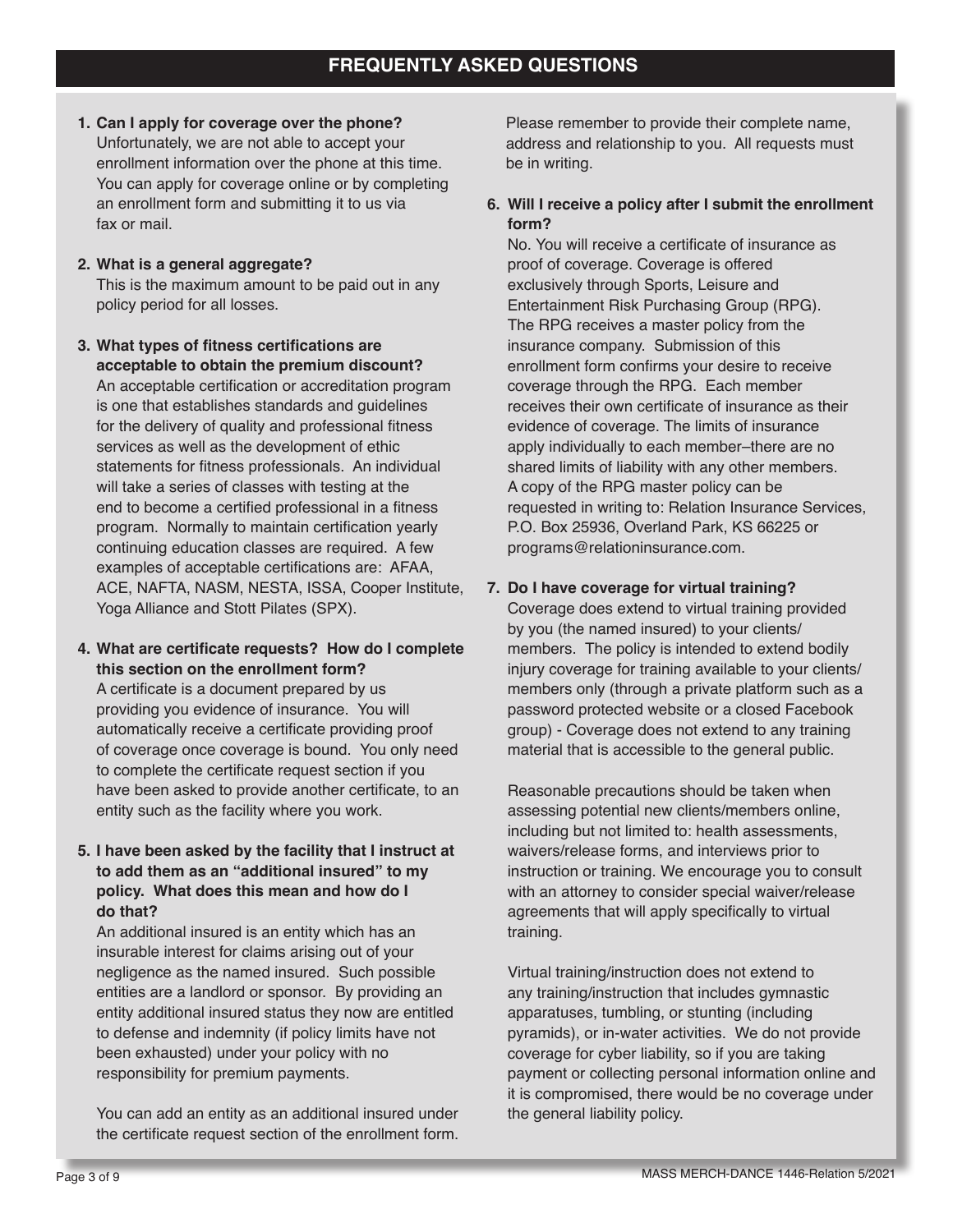

# **Enrollment Form - Dance Instructor Insurance**

Valid for effective dates from 1/1/21 through 12/31/21

Completion of this enrollment form confirms your desire to obtain insurance through the Sports, Leisure and Entertainment Risk Purchasing Group. A risk purchasing group (RPG) provides group purchasing power for similar risks resulting in potential advantageous coverage terms, competitive rates, risk management bulletins, and rewards for favorable group loss experience. An RPG administration fee may be charged. The submission of this enrollment form and/or the acceptance of payment does not guarantee coverage. Certain operations are not eligible for coverage by this program. We reserve the right to decline any request for coverage.

# **TO AVOID PROCESSING DELAYS, PLEASE:**

- **1. Complete all sections (print legibly)**
- **2. Sign and date where required**

## **3. Remit completed enrollment form (pages 4 - 8) with payment**

|                                                                                                                                                                                                                                        | $\bigcirc$ I am a new account<br>$\bigcirc$ I am renewing my coverage                                                                                                                                                                                                                                                                                                                                                                                                                                                                                                                                                |  |  |  |  |
|----------------------------------------------------------------------------------------------------------------------------------------------------------------------------------------------------------------------------------------|----------------------------------------------------------------------------------------------------------------------------------------------------------------------------------------------------------------------------------------------------------------------------------------------------------------------------------------------------------------------------------------------------------------------------------------------------------------------------------------------------------------------------------------------------------------------------------------------------------------------|--|--|--|--|
|                                                                                                                                                                                                                                        | Instructor's name (as it should appear on the policy): ________<br>First name<br>Last name                                                                                                                                                                                                                                                                                                                                                                                                                                                                                                                           |  |  |  |  |
| <b>INFORMATION</b>                                                                                                                                                                                                                     | (additional name(s) under which the named insured operates)                                                                                                                                                                                                                                                                                                                                                                                                                                                                                                                                                          |  |  |  |  |
|                                                                                                                                                                                                                                        |                                                                                                                                                                                                                                                                                                                                                                                                                                                                                                                                                                                                                      |  |  |  |  |
|                                                                                                                                                                                                                                        |                                                                                                                                                                                                                                                                                                                                                                                                                                                                                                                                                                                                                      |  |  |  |  |
|                                                                                                                                                                                                                                        |                                                                                                                                                                                                                                                                                                                                                                                                                                                                                                                                                                                                                      |  |  |  |  |
| GENERAL                                                                                                                                                                                                                                | (By listing an email address, you are giving us permission to contact you by email about your policy. Refer to page 6 of the application for<br>Electronic Disclosure and Consent)                                                                                                                                                                                                                                                                                                                                                                                                                                   |  |  |  |  |
| DATES                                                                                                                                                                                                                                  | Coverage will begin the day after the completed enrollment form and premium are received and approved by<br>us, or on a later date you specify below. (If renewing coverage, please provide the expiration date of your<br>current policy.)<br>$\bigcirc$ Start my coverage on this date: _____ / _____ / ______                                                                                                                                                                                                                                                                                                     |  |  |  |  |
|                                                                                                                                                                                                                                        | 1. Type of instructor (check all that apply):                                                                                                                                                                                                                                                                                                                                                                                                                                                                                                                                                                        |  |  |  |  |
|                                                                                                                                                                                                                                        | $\bigcirc$ Scottish<br>$\bigcirc$ Tap<br>$\bigcirc$ Jazz<br>$\bigcirc$ Folk dance<br>$\bigcirc$ Acro dance<br>$\bigcirc$ Contemporary<br>$\bigcirc$ Square<br>$\bigcirc$ Tumbling<br>$\bigcirc$ Latin<br>$\bigcirc$ Hawaiian<br><b>Ballet</b><br>$\bigcirc$ Country western<br>$\lambda$<br>(no gymnastic<br>$\bigcirc$ Swing<br>$\bigcirc$ Modern<br>$\bigcirc$ Cultural/ethnic<br>Ballroom<br>$\bigcirc$ Hip hop<br>$\left( \right)$<br>apparatus)<br>$\bigcirc$ Tango<br>$\bigcirc$ Salsa<br>$\bigcirc$ Irish<br>$\bigcirc$ Flamenco<br>$\Omega$<br>Belly dancing<br>○ ZUMBA®<br>Clogging<br>$\cup$<br>$\bigcirc$ |  |  |  |  |
| <b>NNS</b><br>SR                                                                                                                                                                                                                       | () Yes () No<br>2. Are you age 18 or older?<br>3. Do you own or operate your own dance studio and/or have employees/volunteers? $\bigcirc$ Yes $\bigcirc$ No<br>If yes, this program only provides coverage for your operations as an instructor. It does not extend to<br>your employees or anyone performing instruction or training on your behalf, nor does it apply to the<br>operation of a studio/facility.                                                                                                                                                                                                   |  |  |  |  |
| Coverage is not provided for an instructor's employment as an exempt or non-exempt employee of a school,<br>university or for instructors under the age of 18.                                                                         |                                                                                                                                                                                                                                                                                                                                                                                                                                                                                                                                                                                                                      |  |  |  |  |
| Relation Insurance Services - Specialty Risk, Inc. · P.O. Box 25936 · Overland Park, KS 66225 · 1-800-955-1991<br>E-mail = programs@relationinsurance.com · Fax 1-913-327-0201 · www.4RecSportsAndMore.com<br>CA #0H18178, TX #1657333 |                                                                                                                                                                                                                                                                                                                                                                                                                                                                                                                                                                                                                      |  |  |  |  |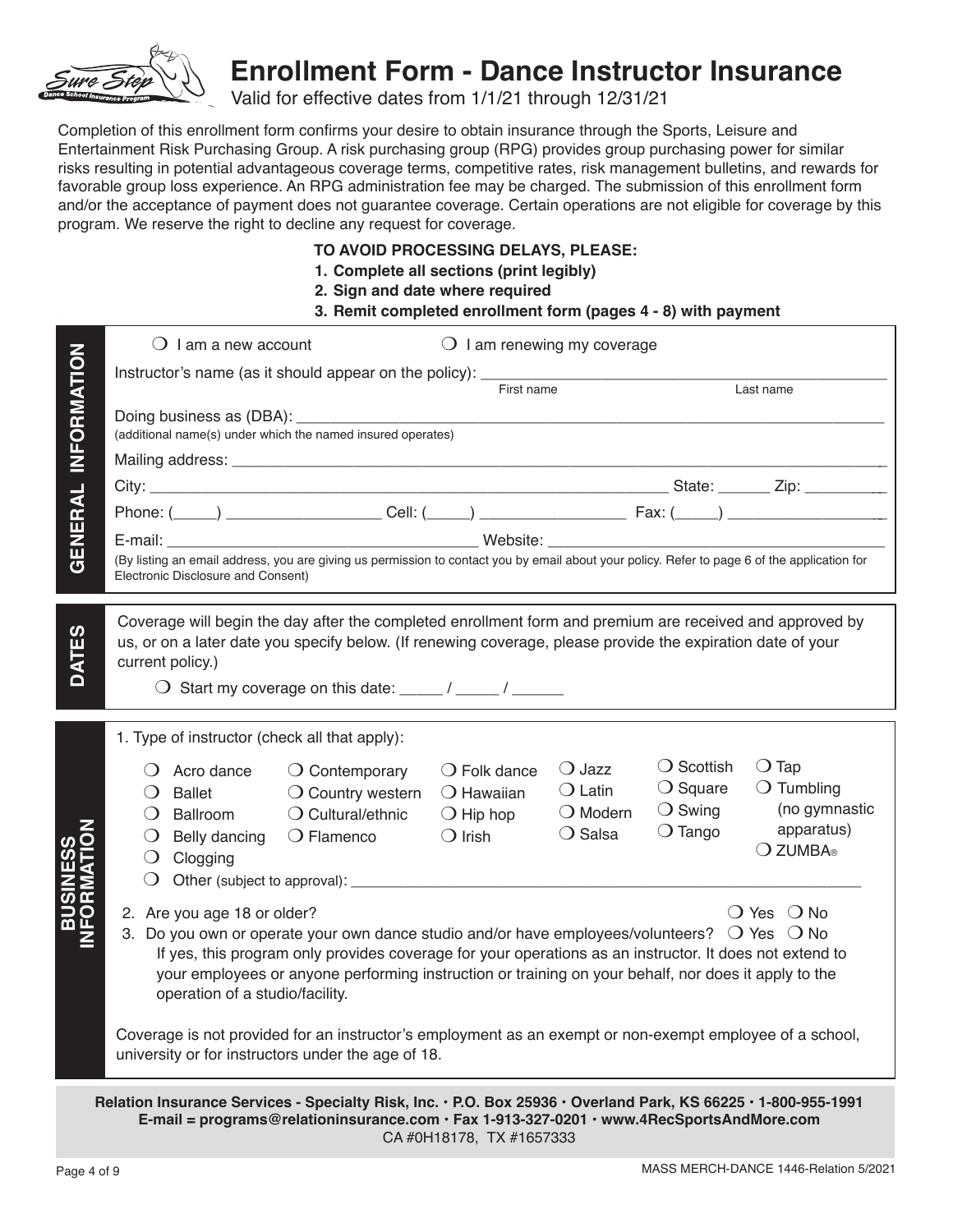# **PROGRAM COST**

# **Please check the appropriate program and option:**

**I am a Certified instructor** (certificate information must be provided)

Certification organization: \_\_\_\_\_\_\_\_\_\_\_\_\_\_\_\_\_\_\_ Certification number: \_\_\_\_\_\_\_\_\_\_\_\_\_\_\_\_\_\_\_ Expiration date: \_\_\_\_\_\_\_\_\_\_\_\_\_\_\_

| <b>Options</b> | <b>Limits of Liability (CGL)</b> | 1 - Year Cost | 2 - Years Cost |
|----------------|----------------------------------|---------------|----------------|
| Option 1       | \$1,000,000                      | 194.00<br>S   | 338.00<br>S    |
| Option 2       | \$2,000,000                      | 284.00<br>\$  | 499.50<br>S    |
| Option 3       | \$3,000,000                      | 534.00<br>\$  | Not Available  |
| Option 4       | \$4,000,000                      | 784.00<br>\$  | Not Available  |
| Option 5       | \$5,000,000                      | \$1,034.00    | Not Available  |

## m **I am a Non-certified Instructor**

| <b>Options</b> | <b>Limits of Liability (CGL)</b> | 1 - Year Cost | 2 - Years Cost |
|----------------|----------------------------------|---------------|----------------|
| Option 1       | \$1,000,000                      | 245.00<br>\$. | 429.00         |
| Option 2       | \$2,000,000                      | 360.00<br>\$  | 636.00<br>ß.   |
| Option 3       | \$3,000,000                      | 610.00        | Not Available  |
| Option 4       | \$4,000,000                      | 860.00        | Not Available  |
| Option 5       | \$5,000,000                      | \$1,110.00    | Not Available  |

# **COSTS ARE 100% NON-REFUNDABLE/NON-TRANSFERRABLE ONCE COVERAGE BEGINS. COVERAGE IS CONTINGENT UPON RECEIPT OF PAYMENT AND A FULLY COMPLETED ENROLLMENT FORM.**

# **NO COVERAGE WILL BE DEEMED IN EFFECT UNTIL THE ACCURATE PAYMENT IS RECEIVED BY THE COMPANY OR THEIR REPRESENTATIVE.**

# **CANCELLATIONS/CHANGES CAN ONLY BE MADE BY THE NAMED INSURED.**

Once your enrollment form is approved, you will receive a Certificate of Insurance as evidence that coverage is bound. **Complete this section if you require additional certificates listing a facility, property owner or similar third-party as an additional insured on your policy. Provide a separate request for each additional certificate needed.** 

**Note: Please request all additional insureds needed for this policy term. Additional insureds from the expiring policy term will not be automatically renewed.** 

**1. When is this certificate needed? :** \_\_\_\_\_/\_\_\_\_\_/\_\_\_\_\_

2. What is the additional insured's relationship to you?  $\bigcirc$  Owner/manager/lessor of premises (facility or venue)

 $\bigcirc$  Sponsor  $\bigcirc$  Co-promoter  $\bigcirc$  Other (please identify/explain):

NOTE: The certificate holder will automatically be an Additional Insured for an Owner/manager/lessor, Sponsor or Co-Promoter relationship

3. Certificate holder/additional insured name:

Mailing address: \_\_\_\_\_\_\_\_\_\_\_\_\_\_\_\_\_\_\_\_\_\_\_\_\_\_\_\_\_\_\_\_\_\_\_\_\_\_\_\_\_\_\_\_\_\_\_\_\_\_\_\_\_\_\_\_\_\_\_\_\_\_\_\_\_\_\_\_\_\_\_\_\_\_\_\_\_\_\_\_\_\_\_

City: \_\_\_\_\_\_\_\_\_\_\_\_\_\_\_\_\_\_\_\_\_\_\_\_\_\_\_\_\_\_\_\_\_\_\_\_\_\_\_\_\_\_\_\_\_\_\_\_\_\_\_\_ State: \_\_\_\_\_\_\_\_\_ Zip:\_\_\_\_\_\_\_\_\_\_\_\_\_\_\_\_\_\_\_\_\_

4. Does the certificate holder/additional insured require any special wording or endorsements?  $\circ$  Yes  $\circ$  No

If yes, check all that apply:  $\bigcirc$  CG2026  $\bigcirc$  Primary  $\bigcirc$  Waiver of subrogation

 $\bigcirc$  Other (please explain):

**NOTE: If you are not sure, please attach a copy of the insurance requirements/instructions you've received.**

**The most common delay in certificate processing is caused by providing partial or incorrect name and/or instructions. Please check your request carefully before submitting.**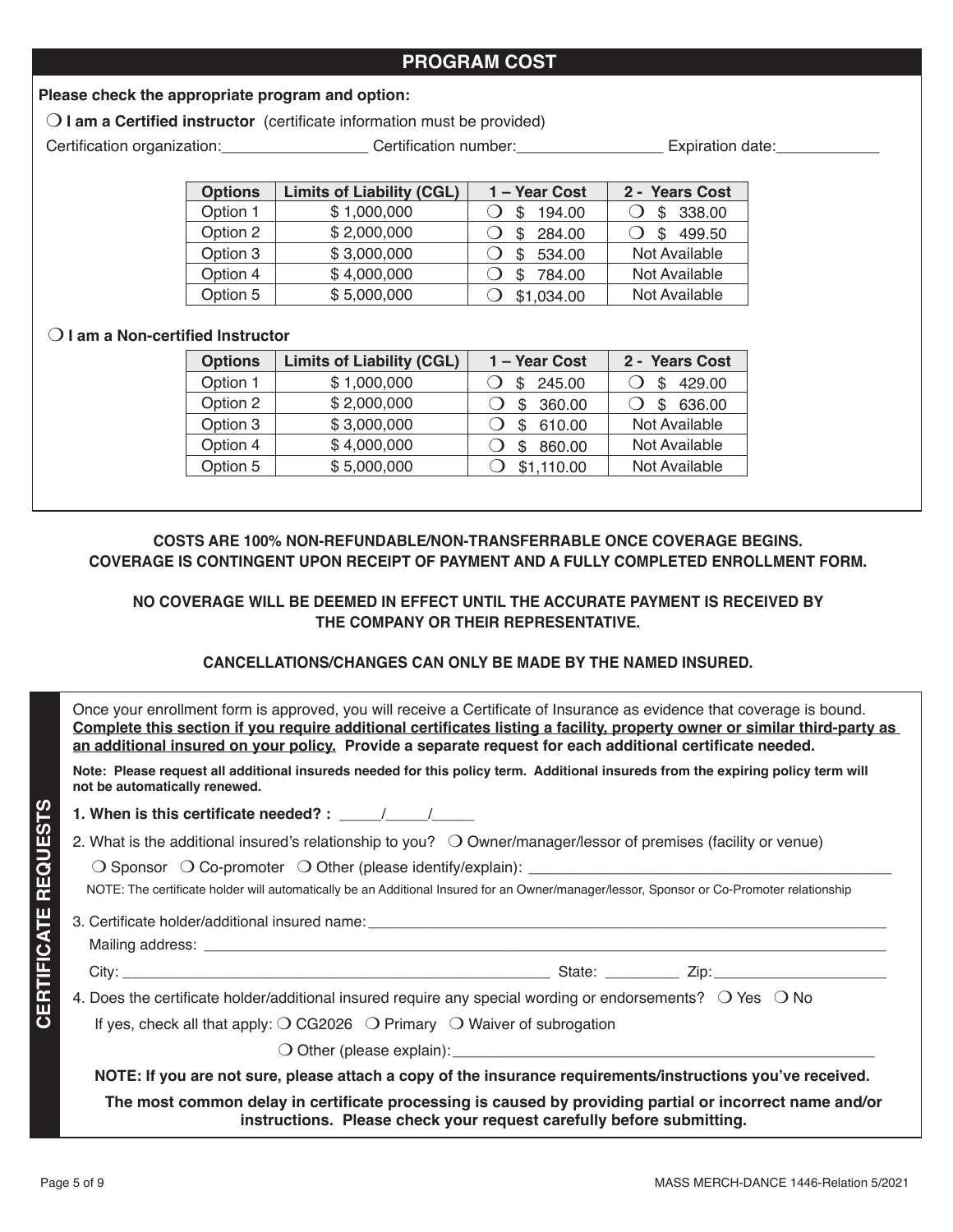# **Electronic Disclosure and Consent and Warranty PLEASE READ, COMPLETE #9 BELOW, AND SIGN BELOW**

### **Electronic Signature Disclosure and Consent**

The Electronic Signatures in Global and National Commerce Act (15 U.S.C. § 7001, et seq.) provides that a signature, contract or other record may not be denied legal effect, validity or enforceability solely because it is in electronic form or because an electronic signature was used in a transaction.

Relation Insurance Services (Relation), whether on its own behalf, and/or on behalf of an insurer and/or third parties, may utilize the internet, email, cloud services, digital storage, digital media or similar electronic means to transmit Policy Documents to its clients. This Agreement informs you of your rights when we are delivering and you are receiving such documents from us electronically.

By agreeing to proceed with this transaction, you acknowledge and consent to the following:

- 1. I hereby voluntarily consent to proceeding with this transaction, and all subsequent actions related to this transaction, electronically.
- **Pays and the state of 9 MASS MERCH-DANCE 1446-RELATION**<br> **Pays and the state of 9 MASS MERCH-DANCE INTERFERENCE INTO A SURFACE INTERFERENCE IS a material of the state of 9 MASS METHOD INTERFERENCE IS a material of the sta** 2. I understand that further documents relating to this insurance purchased through Relation, including but not limited to correspondence, communications, confirmations, requests for premium payments and policy documents, may, to the extent permitted by law, be transmitted by electronic means to me, including by e-mail sent to the e-mail address I have provided as part of this transaction and/or my on-line registration. I consent to such documents being provided to me electronically.
	- 3. Notwithstanding paragraph 2, any notice of cancellation shall be sent to me by mailing to the address I have provided as part of my registration and/or application for insurance, or to such other address for which I have provided notice pursuant to the terms of the policy.
	- 4. Any change or revision to the e-mail address or other electronic contact information which I have provided as part of this transaction and/or my on-line registration process shall be requested by faxing, emailing or by mailing a written notice to: Relation Insurance Services - Specialty Risk, Inc., P.O. Box 25936, Overland Park, KS 66225.
	- 5. I understand that I have the right to obtain a paper copy of any electronic record provided to me pursuant to this transaction or any subsequent transaction involving my coverage by mailing a written request to the address provided in paragraph 4.
	- 6. In order to access the electronic records provided, the following hardware and software are required: (a) a personal computer or other device through which Internet access is available, (b) an Internet connection, (c) an e-mail account with an Internet service provider, and (d) Adobe Acrobat Reader.
	- 7. I understand that I have the right and option to withdraw my consent to the receipt of further electronic documents at any time by faxing, emailing or mailing a written request to the address provided in paragraph 4. By withdrawing my consent to electronic delivery of documents I understand that I will receive a paper copy of future policy documentation.
	- 8. Information relating to this transaction is subject to the terms of our privacy statement, a copy of which is provided at www.4RecSportsAndMore.com.
	- 9. DOCUMENT DELIVERY. After this enrollment form is approved, you will receive a certificate of insurance showing evidence that coverage has been bound. When submitted through an insurance agent or broker, this coverage document will only be delivered to them. Additional certificate requests will be issued to the same person. Providing an email address in this application will be deemed consent to us to deliver documents and communication to you electronically.

If you **DO NOT** want to be emailed please check here and select your preferred method of document delivery.  $\bigcirc$ 

| $-0.11$<br>-αχ ιυ.  | attn: |  |
|---------------------|-------|--|
| $\cdots$<br>Mail to | attn: |  |
|                     |       |  |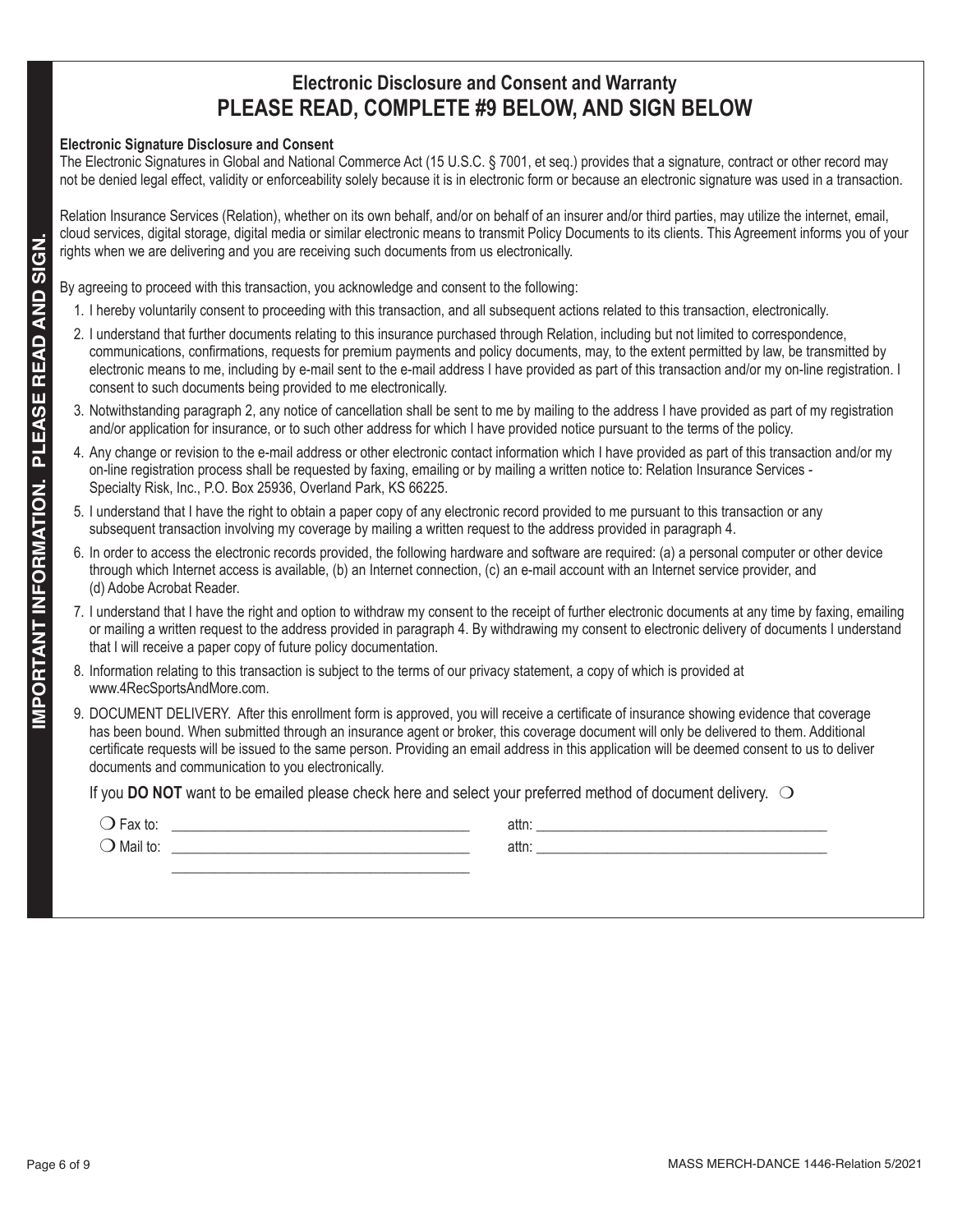**Warranty and Disclosure Statement:** I understand that the insurance company, in determining whether to provide insurance coverage, will rely on the information contained in this form and all other information being submitted. I hereby warrant, represent and confirm that, to the best of my knowledge, all information provided is complete, true and correct.

I am aware that the insurance company expects accurate reporting for my premium calculation, and should my figures exceed my estimates during the coverage term I will make arrangements to pay the additional premium. I understand that my book and records may be examined or audited by the insurance company at any time during the coverage period and up to three years thereafter. Intentional misrepresentation or misreporting may jeopardize coverage. We reserve the right to decline/void any ineligible coverage.

I further acknowledge that, I have reviewed all information provided with this enrollment form and understand the exclusions which apply, as well as the activities and operations for which coverage is not provided.

| <b>Applicant Business name (from page 4):</b> |        |
|-----------------------------------------------|--------|
| Applicant or agent signature:                 | Date:  |
| Printed name:                                 | Title: |

**If an agent:** Check here to acknowledge you are signing on behalf of the named insured  $\bigcirc$ 

### **AGENTS: YOU MUST CONTINUE TO NEXT PAGE AND COMPLETE AGENT WARRANTY SECTION Enrollments cannot be accepted unless this section is completed**

| <b>AGENTS:</b> Please complete the information below.                                                                                                   |         |      |                              |     |
|---------------------------------------------------------------------------------------------------------------------------------------------------------|---------|------|------------------------------|-----|
|                                                                                                                                                         |         |      |                              |     |
|                                                                                                                                                         |         |      |                              |     |
|                                                                                                                                                         | Address | City | State                        | Zip |
|                                                                                                                                                         |         |      | $\angle$ Agency fax: $($ $)$ |     |
|                                                                                                                                                         |         |      | Tax I.D.                     |     |
| represent and warrant as an insurance producer that I currently maintain, and will maintain, all individual, corporate or agency licenses or permits to |         |      |                              |     |

conduct insurance business in the state coverage for this insured is being written. I further represent and warrant that I currently maintain errors and omissions insurance with a minimum limit of \$1,000,000 for myself, my officers, and employees. If requested by us, I will provide with reasonably satisfactory evidence of all of the above mentioned items.

I understand that agents do not have authority to issue binders or a certificate of insurance on behalf of this program.

**Agent signature: Letter and Security 2 and Security 2 and Security 2 and Security 2 and Security 2 and Security 2 and Security 2 and Security 2 and Security 2 and Security 2 and Security 2 and Security 2 and Security 2** 

**EVERY distribution and the content of 9 MASS CONSURER CONSURER CONSULTING THE CONSULTING CONSULTING THE CONSULTING CONSULTING THE CONSULTING THE CONSULTING CONSULTING THE CONSULTING CONSULTING THE CONSULTING CONSULTING** The following exclusions are contained in the commercial general liability coverage you are purchasing: Abuse, molestation, harassment or sexual conduct; Aircraft/hot air balloon; Airport; Amusement devices (the ownership, operation, maintenance or use of: any mechanical or non-mechanical ride, slide, or water slide, any inflatable recreational device, any bungee operation or equipment, any vertical device or equipment used for climbing-either permanently affixed or temporarily erected, or dunk tank. Amusement devices do not include any video or computer games or any device that is specifically designed for the training or instruction of the activity for which you are enrolled); Animals (injury or death to, or injury, death or property damage caused by any animal owned, rented or hired by you); Any adult-themed parties/meetings/trips, included but not limited to parties/meetings/trips during which demonstration of products and/or services used in the adult entertainment industry takes place; Asbestos; Commercial general liability standard exclusions (CG0001 04/13 edition); Communicable disease; Cryogenic chambers/therapy; Cycling (other than stationary); Employment-related practices; Fireworks; Fitness/exercise operations related in whole or part, to perform as an exotic dancer or any similar occupation in the adult entertainment industry; Fungi or bacteria; Haunted attractions; Instruction/activity being held on or in open water (e.g.: lakes, ponds, ocean) Lead; Medical, therapy or health care services; Nuclear energy liability; Operation, ownership or management of a fitness, dance or sports facility; Performers; Physicals/stress testing; Physical therapy, massage or salon services; Rodeos; Saddle animals; Sale or distribution of medicinal, herbal and/or nutritional products; Snowmobile; Violation of statutes that govern e-mails, faxes, phone calls or other methods of sending materials or information; Those operations listed as ineligible: Instructors under the age of 18; Instructor's employment as an exempt or non-exempt employee of a school, university or college.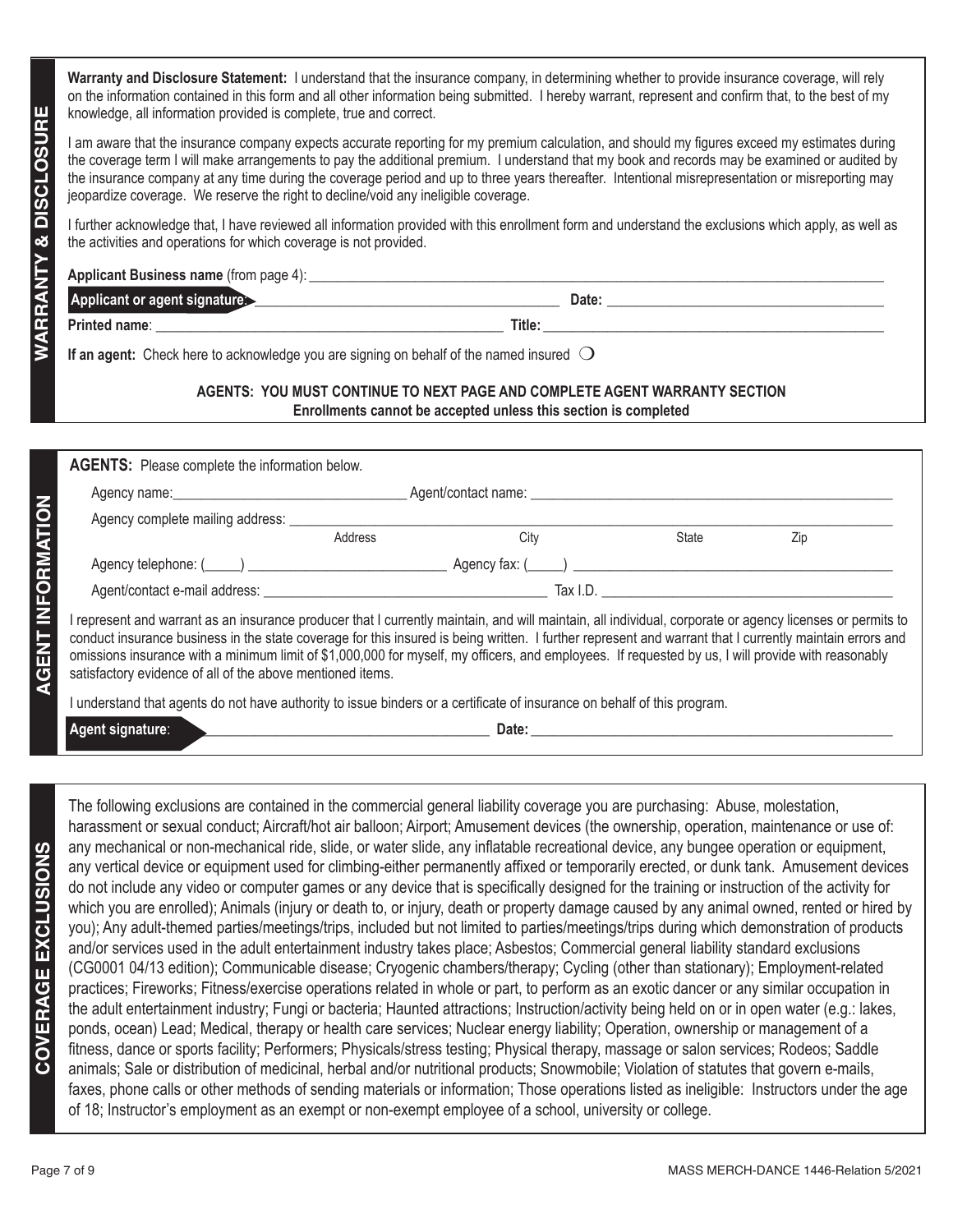### **Applicable in AL**

Any person who knowingly presents a false or fraudulent claim for payment of a loss or benefit or who knowingly presents false information in an application for insurance is guilty of a crime and may be subject to restitution fines or confinement in prison, or any combination thereof.

### **Applicable in AR, LA, MD, RI and WV**

Any person who knowingly (or willfully)\* presents a false or fraudulent claim for payment of a loss or benefit or knowingly (or willfully)\* presents false information in an application for insurance is guilty of a crime and may be subject to fines and confinement in prison. \*Applies in MD Only.

#### **Applicable in CO**

It is unlawful to knowingly provide false, incomplete, or misleading facts or information to an insurance company for the purpose of defrauding or attempting to defraud the company. Penalties may include imprisonment, fines, denial of insurance and civil damages. Any insurance company or agent of an insurance company who knowingly provides false, incomplete, or misleading facts or information to a policyholder or claimant for the purpose of defrauding or attempting to defraud the policyholder or claimant with regard to a settlement or award payable from insurance proceeds shall be reported to the Colorado Division of Insurance within the Department of Regulatory Agencies.

#### **Applicable in DC**

WARNING: It is a crime to provide false or misleading information to an insurer for the purpose of defrauding the insurer or any other person. Penalties include imprisonment and/or fines. In addition, an insurer may deny insurance benefits if false information materially related to a claim was provided by the applicant.

#### **Applicable in FL**

Any person who knowingly and with intent to injure, defraud, or deceive any insurer files a statement of claim or an application containing any false, incomplete, or misleading information is guilty of a felony of the third degree.

#### **Applicable in KY**

Any person who knowingly and with intent to defraud any insurance company or other person files an application for insurance containing any materially false information or conceals, for the purpose of misleading, information concerning any fact material thereto commits a fraudulent insurance act, which is a crime.

#### **Applicable in ME, TN, and WA**

It is a crime to knowingly provide false, incomplete or misleading information to an insurance company for the purpose of defrauding the company. Penalties (may)\* include imprisonment, fines and denial of insurance benefits. \*Applies in ME Only.

#### **Applicable in NM**

Any person who knowingly presents a false or fraudulent claim for payment of a loss or benefit or knowingly presents false information in an application for insurance is guilty of a crime and may be subject to civil fines and criminal penalties.

#### **Applicable in NJ**

Any person who includes any false or misleading information on an application for an insurance policy is subject to criminal and civil penalties.

### **Applicable in NY**

Any person who knowingly and with intent to defraud any insurance company or other person files an application for insurance or statement of claim containing any materially false information, or conceals for the purpose of misleading, information concerning any fact material thereto commits a fraudulent insurance act, which is a crime, and shall also be subject to a civil penalty not to exceed five thousand dollars and the stated value of the claim for each such violation.

#### **Applicable in OH**

Any person who, with intent to defraud or knowing that he is facilitating a fraud against an insurer, submits an application or files a claim containing a false or deceptive statement is guilty of insurance fraud.

#### **Applicable in OK**

WARNING: Any person who knowingly, and with intent to injure, defraud or deceive any insurer, makes any claim for the proceeds of an insurance policy containing any false, incomplete or misleading information is guilty of a felony.

#### **Applicable in PA**

Any person who knowingly and with intent to defraud any insurance company or other person files an application for insurance or statement of claim containing any materially false information or conceals for the purpose of misleading, information concerning any fact material thereto commits a fraudulent insurance act, which is a crime and subjects such person to criminal and civil penalties.

#### **Applicable in OR**

Any person who knowingly and with intent to defraud or solicit another to defraud the insurer by submitting an application containing a false statement as to any material fact may be violating state law.

#### **Applicable in VA**

It is a crime to knowingly provide false, incomplete or misleading information to an insurance company for the purpose of defrauding the company. Penalties include imprisonment, fines and denial of benefits.

FRAUD APPS (2019/11)